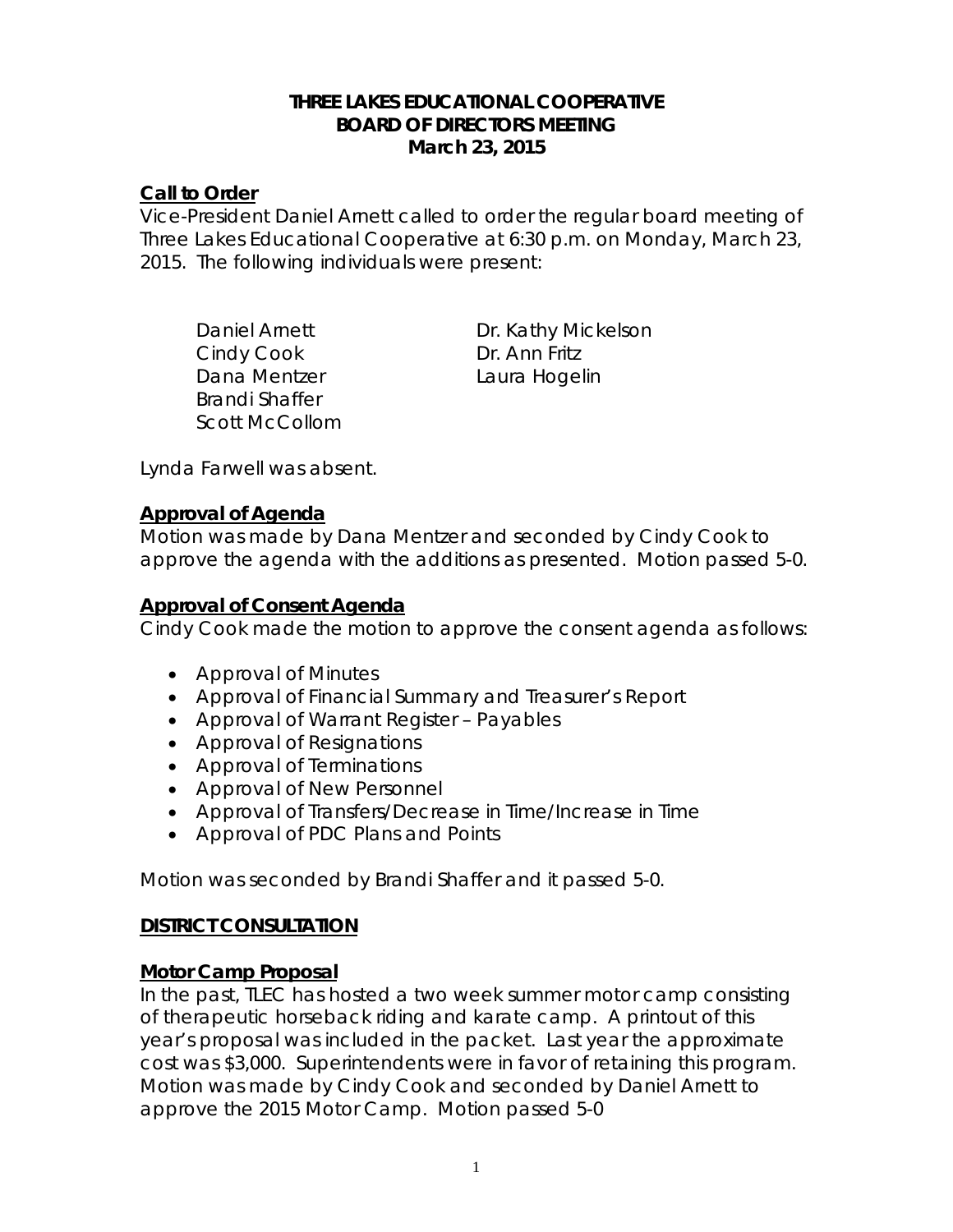#### **Superintendent/Board Discussion Items**

• *Teacher Mentor Program (SAC)*

The state is requiring all districts to have an approved teacher mentor program in place. Greenbush is offering two plan options to choose from. The first option includes mentor training and online access to modules and tools with the district providing their own qualified mentors. The second option would include mentors provided by Greenbush. Dr. Mickelson would prefer to choose mentors from among TLEC staff.

• *Defensive Driving Instructor (SAC)*

Currently, Dee Attkisson provides defensive driving instruction classes for district transportation personnel. It is now time to renew her certification. Superintendents recommended paying for this training and continuing the current practice of retaining Dee Attkisson as a defensive driving instructor.

• *Insurance (SAC)*

Dr. Mickelson reviewed the latest health insurance information with the board. Superintendent consensus was to proceed with the most affordable options. Dr. Mickelson will continue to provide monthly insurance updates.

• *Online Timecard Program (SAC)*

In an effort to use personnel time more efficiently, TLEC is considering the purchase of an on-line timecard program from DataTeam. Dr. Mickelson will continue to explore this alternative.

• *PDP Toolbox (SAC)*

Dr. Mickelson noted that TLEC is looking into purchasing PDP Toolbox through Greenbush next year for online recordkeeping of professional development activities and points. The majority of the districts use this Greenbush resource and are happy with it.

• *Caseloads (SAC)*

Dr. Mickelson is monitoring caseload numbers for 2015-16 to help with staffing decisions for next year.